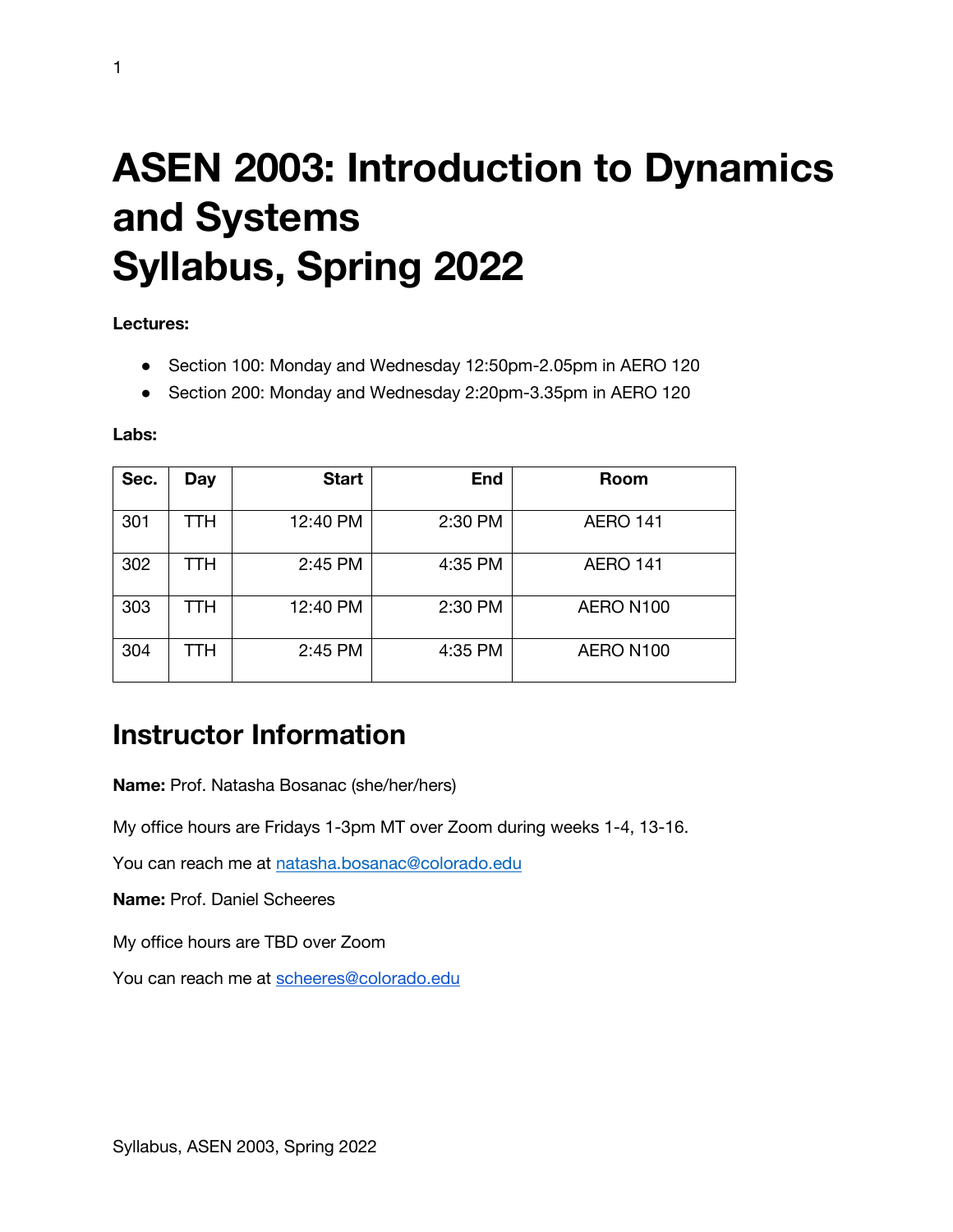### **Lab Instructor Information**

**Name:** Prof. Bobby Hodgkinson (he/him/his)

#### **Office Location:** AERO 150D

You can reach me at hodgkinr@colorado.edu

### **Teaching Assistants/Fellows Information**

Lead TA: Giuliana Miceli giuliana.miceli@colorado.edu Teaching Fellows:

- Ben Bradenburger bebr9097@colorado.edu
- Cooper Dale Cooper.Dale@colorado.edu
- Jack Huston Jack.Huston@colorado.edu
- Jim Liu Ruize.Liu@colorado.edu
- Ella Mumolo ella.mumolo@colorado.edu
- Gina Staimer gina.staimer@colorado.edu
- Jacob Starkel Jacob.Starkel@colorado.edu
- Zhixing Yao zhya2029@colorado.edu

# **Course Overview**

**Instruction mode:** In-person (except when the university operations require remote teaching)

**Course webpage:** canvas.colorado.edu

#### **Course overview:**

The study of dynamics is a key component of every undergraduate engineering major and is especially relevant to Aerospace Engineering. In the upper division you will begin taking courses dealing with the dynamics of air and space vehicles, building upon the fundamentals presented in this class. Structures, fluids, controls, and orbital mechanics all have roots in this material, so it is critical that you build this technical base carefully.

In this class the fundamentals of two-dimensional motion of particles and rigid bodies are presented from both a theoretical and practical point of view. In addition to deriving and using first principles of dynamics, we will do experiments, designs, and hands-on work that are intended to help students develop an intuition or feel for dynamics. Furthermore, we take the

Syllabus, ASEN 2003, Spring 2022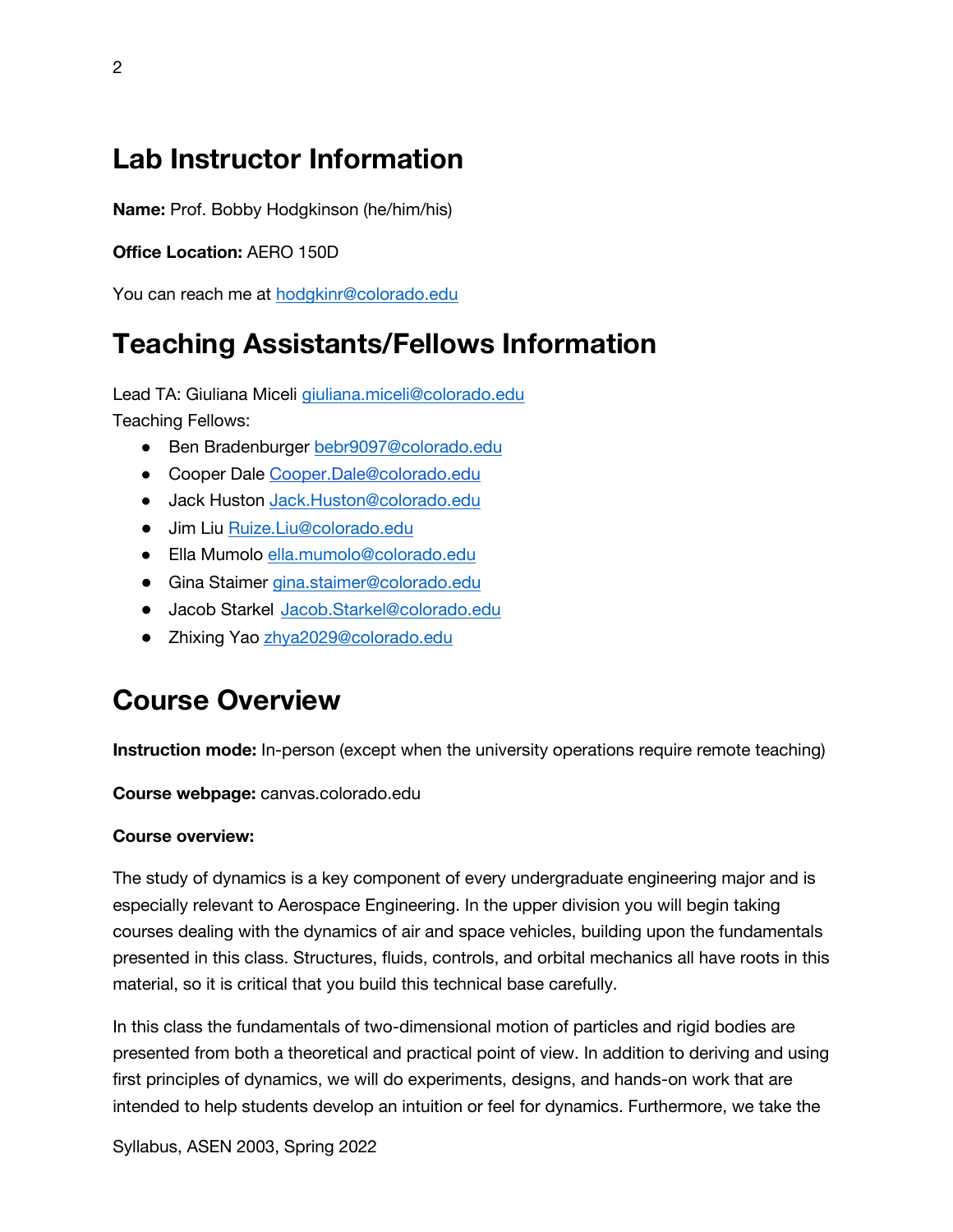study of simple motions one step further by introducing the fundamental concepts of vibrations and control into this course. Vibration analysis is critical to aerospace vehicle design, and as engineers we must both understand the motion of vehicles and learn how to modify the vehicle to suit mission requirements. This course will give you a flavor of these advanced topics, laying the groundwork for more advanced studies in your junior and senior years.

We will cover the following topics:

- 1. Particle Kinematics and Kinetics
- 2. Particle Energy and Momentum Methods
- 3. Planar Rigid Body Kinematics and Kinetics
- 4. Rigid Body Energy and Momentum Methods
- 5. Vibrations
- 6. Systems and Control

#### **Notes:**

- 1. Lecture notes, course videos, and any course materials provided to you may not be distributed publicly or shared with individuals who are not registered in the course this semester without instructor consent.
- 2. The information contained within this syllabus is subject to change as needed during the ongoing pandemic.

# **Textbook**

Required: *Engineering Mechanics: Dynamics,* by Bedford and Fowler, Fifth Edition, 2008.

ISBN VP ISBN-10: 0132971135

# **Prerequisites**

Physics 1, ASEN2001, and ASEN2012, APPRM2350 are prerequisites for this course. APPM2360 is a pre or co-requisite. Much of the material covered in this class has been introduced in your freshman physics class. It also depends heavily on a solid understanding of statics. Students are expected to have a working knowledge of vector operations and vector calculus. Assignments regularly require the use of MATLAB; students are expected to be proficient in the use of MATLAB for problem solving.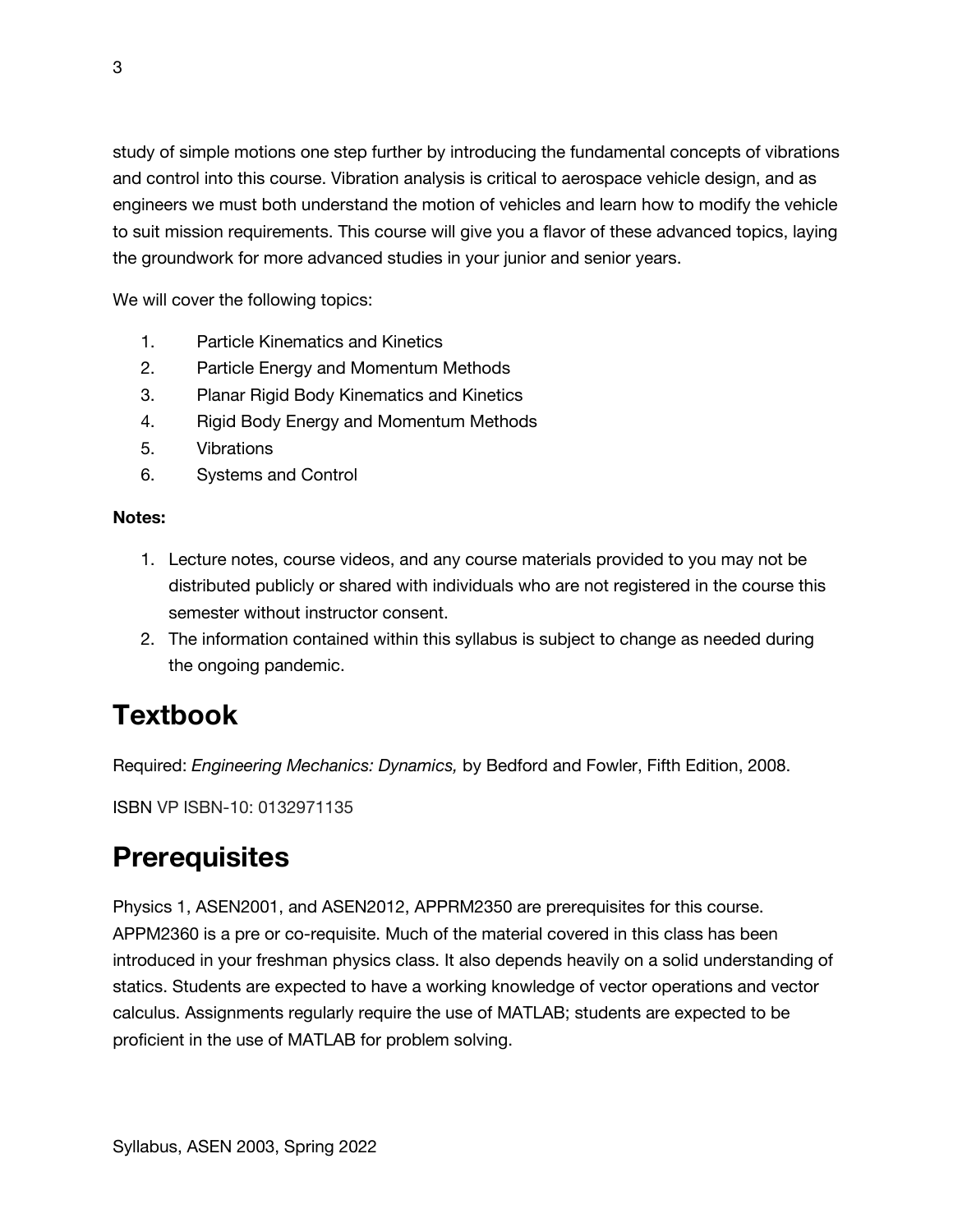### **Course Components**

Material and concepts are introduced, and proficiency is evaluated using several mechanisms throughout the course:

**Reading Assignments:** The primary means for conveying factual information, techniques, and examples is reading assignments in the textbook and course notes. The textbook is excellent, providing clear explanations and numerous examples of varying difficulty. Take advantage of this outstanding resource. Reading assignments are expected to be completed prior to the class lecture period.

**Lecture & Discussion**: We typically start a new topic in each lecture session. The instructor will provide a complementary overview of the material covered in the reading assignment.

**Homework**: Homework problems are generally assigned once per week. They provide practice in solving problems of varying difficulty and sometimes will also involve computing. Collaboration on homework is allowed (copying from others or solution manuals is not); however, students are encouraged to use homework as a means to ensure their individual proficiency of the subject. In-class group problem solving and labs will allow for considerable collaborative problem solving.

**Group Problem Solving**: In the lecture and lab periods we will sometimes have group problem solving sessions. A handout is provided with conceptual questions about the material and/or relevant problems (often from previous year's exams). Students work in groups to answer conceptual questions about the material and work practice problems in preparation for the unit exam. We discuss the questions and problem solutions in class.

**Labs**: There are a variety of experimental and design labs in this course that offer a different perspective on the material. They vary in duration and requirements. Each lab handout will state the objectives of the assignment, the report requirements, and the weighting (number of points) in the overall lab grade. In some cases, students will observe dynamic phenomena in the lab before we formally discuss the theory and do practice problems. Why do it in this order? The idea behind this type of "discovery learning" is that it helps you develop a concrete mental picture to connect to abstract mathematical concepts; and, it allows the student to formulate the questions that need to be answered to fully understand the experiment. In particular, we have tried to avoid making the labs "canned" or "turn-key"; that is, you should **not** expect to be able to walk into the lab, collect some data, and crank out a fill-in-the-blank answer to the lab questions.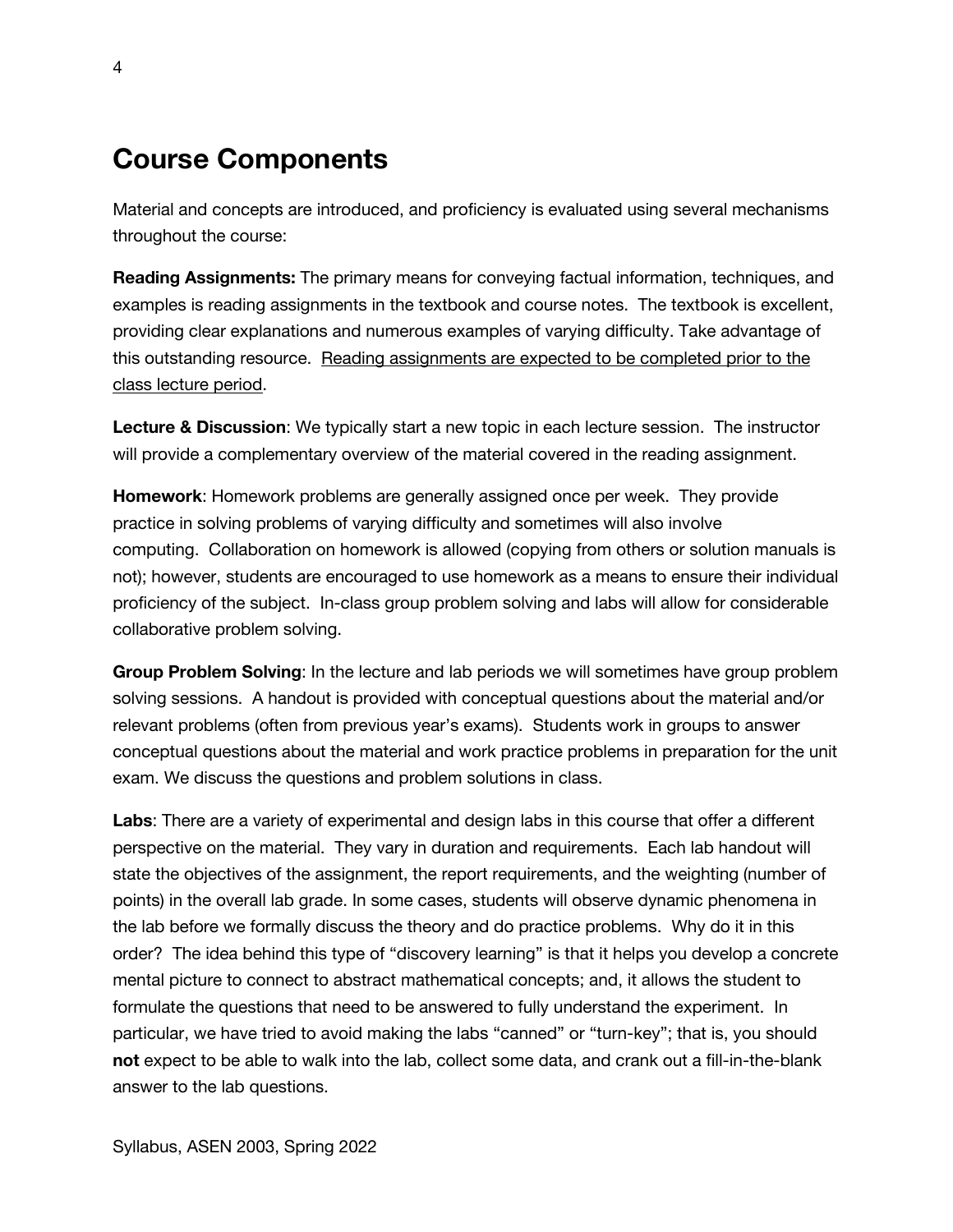The labs are designed so that you **should** expect to have to try out several different approaches or ideas, puzzle over and discuss surprising results, debug and adjust models, and ultimately demonstrate a clear understanding of the material. We encourage you to work with your team to figure things out, ask questions of the instructors and TA's when you are stuck, make some calculations, and maybe redo the experiment based on what you observed. The final result of the lab is not a "right" answer, but rather a set of answers and a solid explanation, based on correct mathematical theory and good experimental practice, of why such results were obtained.

In some laboratory exercises, we will stress data analysis skills. This includes extensive usage of computer programming and statistics taught in ASEN2012. In these examples, we expect students to follow directions from the instructor and provide a lab write-up that demonstrates that students understood the key concepts of the lab. Presentation of results will be stressed and students are expected to properly describe what was measured, what was modeled, and whether discrepancies between observations and models are significant. Although the computer programs written for this class will not be graded, students are required to turn them in. Students will also be required to follow programming instructions made by the instructor. Our purpose in making these programming requirements is to teach students new and efficient methods for conducting engineering analyses. Proper presentation of laboratory results is important throughout the ASEN curriculum.

**Exams**: Four *evening exams* will be conducted at ~3 week intervals and administered remotely. Exams will include both conceptual questions and more detailed problems similar to homework or lab analysis.

**Final Exam:** The *final exam* will contain material from the entire course and will be administered remotely. If you have 3 or more finals scheduled for the same day, university policy allows you to request a rescheduling of the exams in excess of 2. Please check your schedule and notify the instructor within the first 2 weeks of the semester if you will require a rescheduled exam for this class.

### **Homework Policies**

#### **Homework posting and submission**

● Homework assignments will be posted on Canvas/Gradescope with the due date & time clearly listed.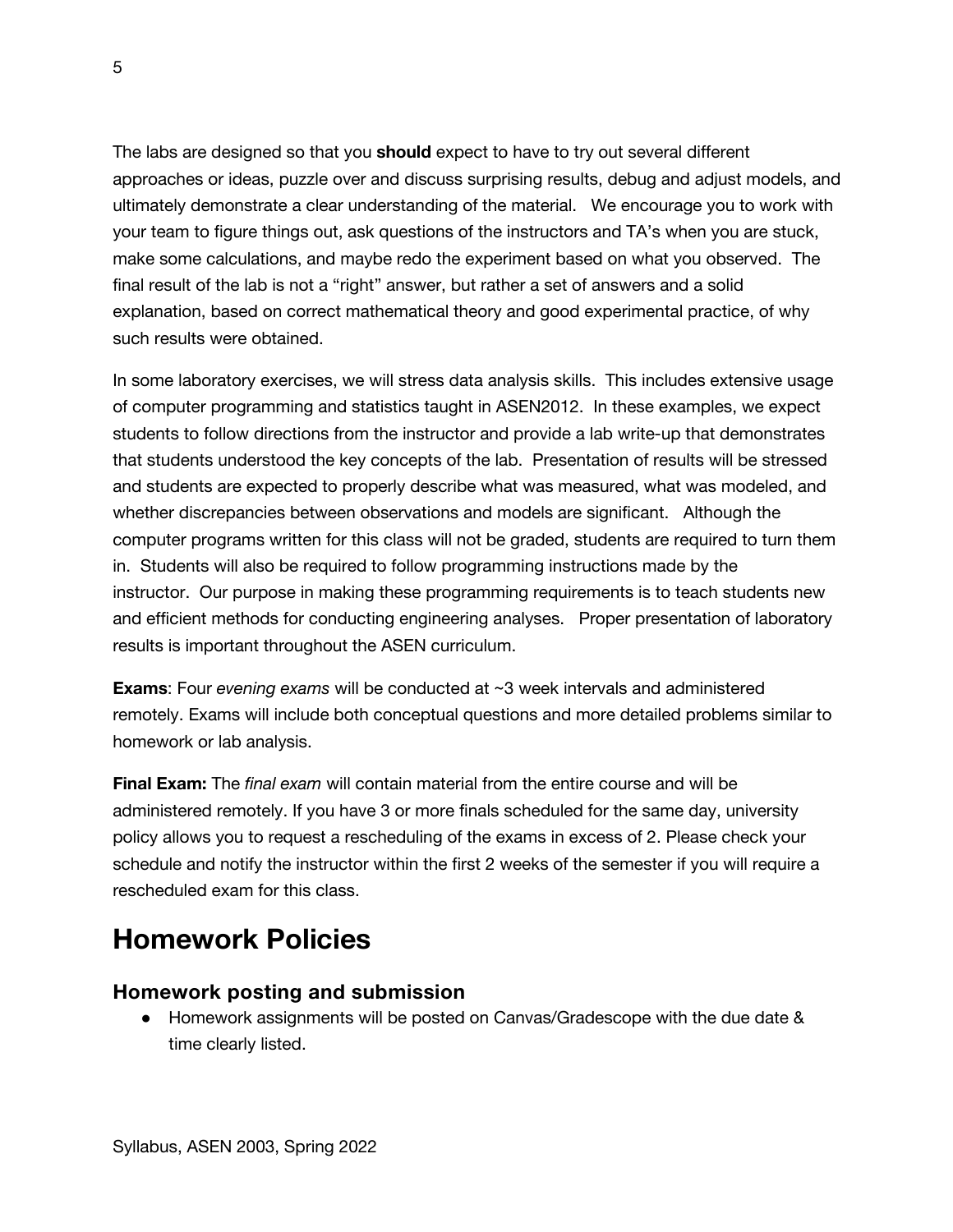- Assignments will generally be due at a specific time in the evening on the specified day to accommodate students who need a flexible schedule due to their current location, work, care, or other commitments.
- All assignments are to be submitted in Gradescope (be sure to include team members for group assignments).
- Once you submit your assignment electronically, please double check that the file has uploaded correctly, is readable and is not corrupted; it is your responsibility to ensure it is uploaded correctly and we cannot grade a homework if we cannot open the file.
- Late homework will not be accepted, but the lowest two homework grades will be dropped (see below).
- Solutions will be posted on Canvas after the due date.

#### **Collaboration vs copying/plagiarism**

- Collaboration is permitted on homework. You may discuss the means and methods for formulating and solving problems and even compare answers, but you may not copy someone's assignment. Copying material from any resource (including solutions manuals) and submitting it as one's own is considered plagiarism and is an Honor Code violation. Remember, the more you think about the problems yourself, the more you learn, and the more successful you will be on exams and in subsequent courses.
- Directly copying from a solution manual or other source is considered plagiarism.
- While we strongly discourage students from relying on a solutions manual for pedagogical reasons, we will not consider the use of a solutions manual as plagiarism. What is critical is that students solve the homework on their own, regardless of the tutoring or resources they used, and not turn in a copy of someone else's work. Thus, copying another student's homework or the answer key and turning it in is plagiarism and a violation of the honor code.

#### **Content**

Homework submissions must demonstrate an understanding of the principles involved by including: diagrams, using correct notation and terminology, explaining the approach in a clear and technically precise manner, showing the key steps and intermediate quantities used to obtain the solution, discussion of relevant theory and technical concepts, and outlining the answer with proper units. These problem-solving steps are critical for developing problem formulation skills. A commented code or script is not considered a homework solution; for credit, a write-up (by hand or typed using word-processing software) with the components described above must accompany the solution to each problem (unless otherwise specified).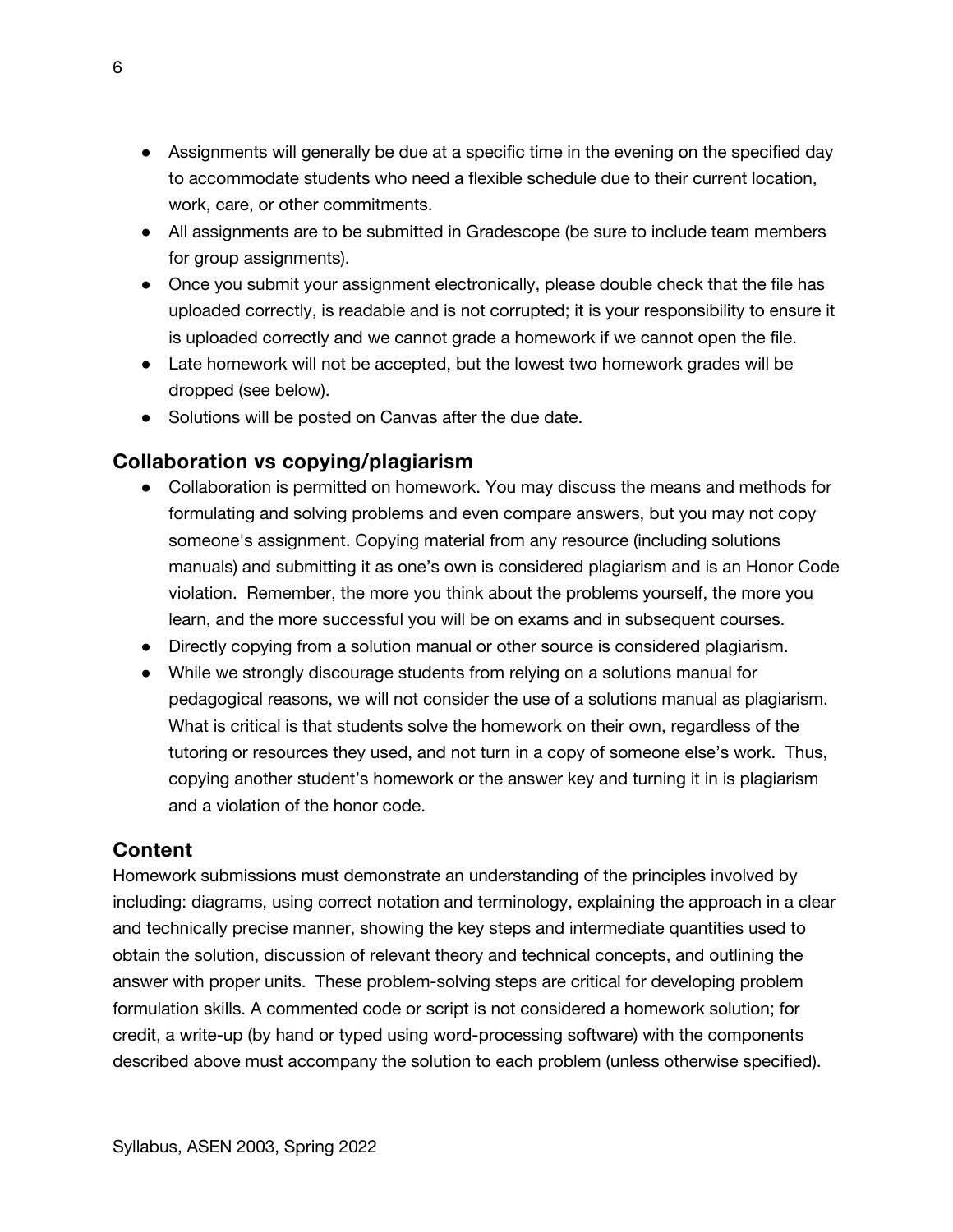#### **Format**

- Homework should be neatly handwritten with a new page for each problem. Typed homework is acceptable if you prefer it but is definitely not required or encouraged. If you write a MATLAB script or function to solve the problems, the code must be included at the end of your submission.
- Always submit work with a professional appearance. Neatness, clarity, and completeness count. Very messy work will not be graded, receiving a score of zero.
- Vector notation must be used when appropriate. Numerical values must include units and a meaningful number of significant digits. Final answers must be indicated with an arrow, underline, or box.

#### **Grading**

- For grading purposes, homework is considered part of the group grade and only contributes to the total grade when the individual work is C or better.
- Homework is graded partially based on completion of all assigned problems (approx. 50%) and partially based on the quality/accuracy of a subset of the assigned problems (approx. 50%). To receive credit for completion, problems must be presented using the full appropriate problem solving approach. The problems graded for accuracy will be evaluated in more detail looking for correct methods, accurate complete results, and clear and complete explanations as described above (where appropriate).
- In computing the overall homework grade, we will drop the two lowest homework scores. This is meant to provide some flexibility in dealing with a higher workload in another class or unexpected situation that prevents you from completing one or two of the assignments on time.

# **Course Policies**

**Grading errors:** If you notice an error in grading of your assignment, you may use the regrade request function in Gradescope to briefly describe the technical error. Regrade requests for any exam or assignment must be submitted within 2 weeks of the grade posting to Canvas (or the last day of classes, whichever occurs first).

**Office Hours:** Instructor and TA office hours will be announced as soon as possible.

**Email:** We reserve the right to reply to email questions only during our regular working hours and when we are available, e.g., Monday through Friday, 9:00 am – 5:00 pm. Emails received 24 hours or less before the exams are not guaranteed a response. To better help us manage and track your emails please include **ASEN2003** at the beginning of the subject line.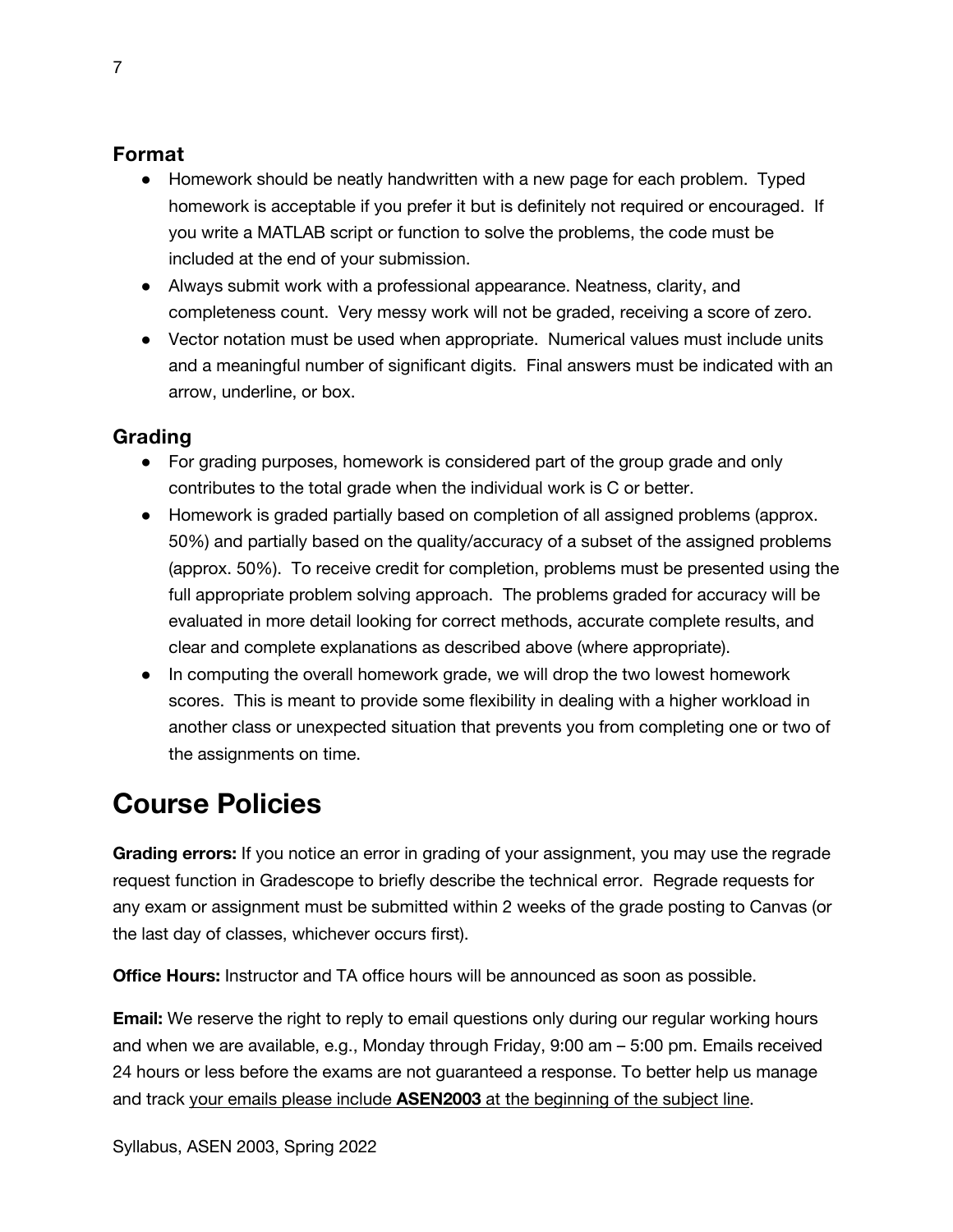**Attendance:** Attendance to lecture on Zoom or in-person is expected, but not required. Participation in laboratory sessions (either in-person or remote) is mandatory. In-class assignments may be given at any time and students are expected to come to class prepared to work with their team.

**Exams:** Exam dates are provided on the class schedule. If you cannot sit an exam due to an unavoidable schedule conflict, notify the instructor at least one week prior to the exam date to make arrangements for an alternate test date. If you cannot take an exam due to illness or other emergency situation occurring on the exam date, notify the instructor as soon as possible so that an appropriate course of action can be arranged.

Instructions on what materials may be used for exams will be provided by the instructors. Any type of student communication, collaboration or copying on any exam constitutes cheating and will result in an F for the entire course. An honor code violation report will be filed.

**Lab Reports:** Experimental and design lab exercises are conducted and submitted together with your team. Contributions of each team member will be identified for each exercise. Collaborations with other teams, including shared diagrams or extensive discussion of results must be acknowledged. A grading rubric is provided with each lab.

**Deadlines:** Deadlines (including time and date) will be clearly listed on each assignment. If an extenuating circumstance occurs and you are unable to submit an assignment by the deadline, please contact the instructor as soon as you are able to by email. A hectic schedule or crashed computer is not an acceptable reason for a late lab submission. Except in extenuating circumstances, late assignments will not be graded and will not receive any credit. No opportunities for extra credit will be provided.

**Grading:** Grades on individual assignments and for the overall course are set based on the following criteria. **Grades do not correspond to pre-specified ranges of scores.**

A, A- Demonstrates superior understanding of the material beyond the course requirements, excellent technical work

B+, B Demonstrates comprehensive understanding of material, very strong technical work

B-, C+ Demonstrates good understanding of the material, complete technical work

C Demonstrates adequate understanding of the material to proceed to the next level; sufficient technical work

C- Does not demonstrate adequate understanding of material to proceed to the next level D Poor technical work

F Unsatisfactory performance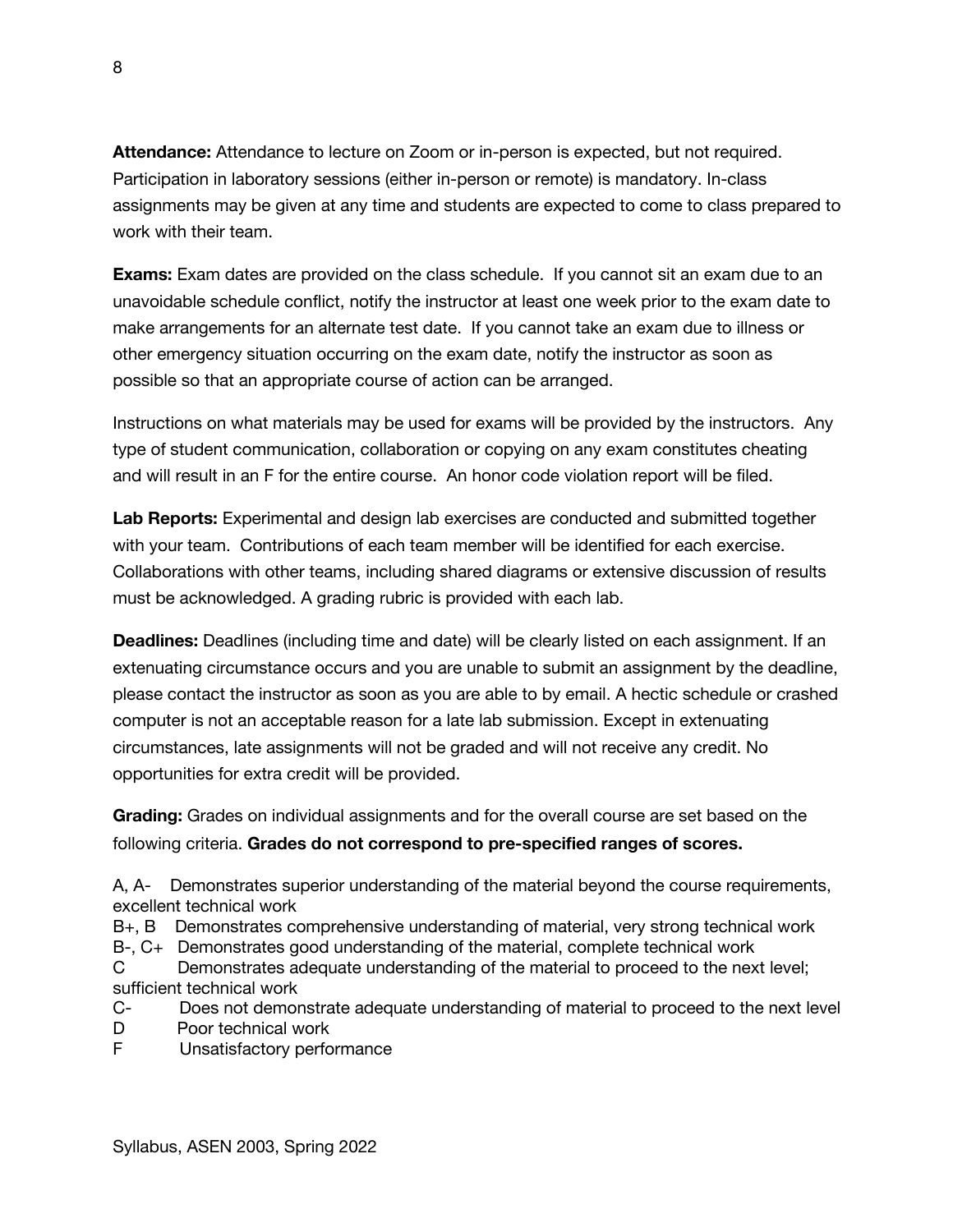**To receive a course grade of C or better, a student must earn a C or better on the individual grade in this class**. A C is the minimum grade that allows you to proceed to a course for which this is a prerequisite. If the weighted exam and final score is below a C, the student's individual score will be assigned as their final grade in the course. In this case the group assignments will not contribute to the final grade. See the grading table below for specific weightings.

# **Grade Policy**

| <b>Type</b>             | <b>Description</b>            | Percentage                               |
|-------------------------|-------------------------------|------------------------------------------|
| <b>Individual Grade</b> | Unit Exams (4)                | 60%                                      |
|                         | <b>Final Exam</b>             | 40%                                      |
|                         | <b>Individual Total</b>       | 100%                                     |
| Group Grade             | Labs                          | 70%                                      |
|                         | <b>Homework</b>               | 30%                                      |
|                         | <b>Group Total</b>            | 100%                                     |
| <b>Final Grade</b>      | If individual grade $>= C^*$  | Final = $0.6$ *Individual + $0.4$ *Group |
|                         | If individual grade $<$ $C^*$ | $Final = Individual$                     |

The final grade in this course will be calculated using the following rubric:

\*The threshold individual grade for a C will not be higher than 70.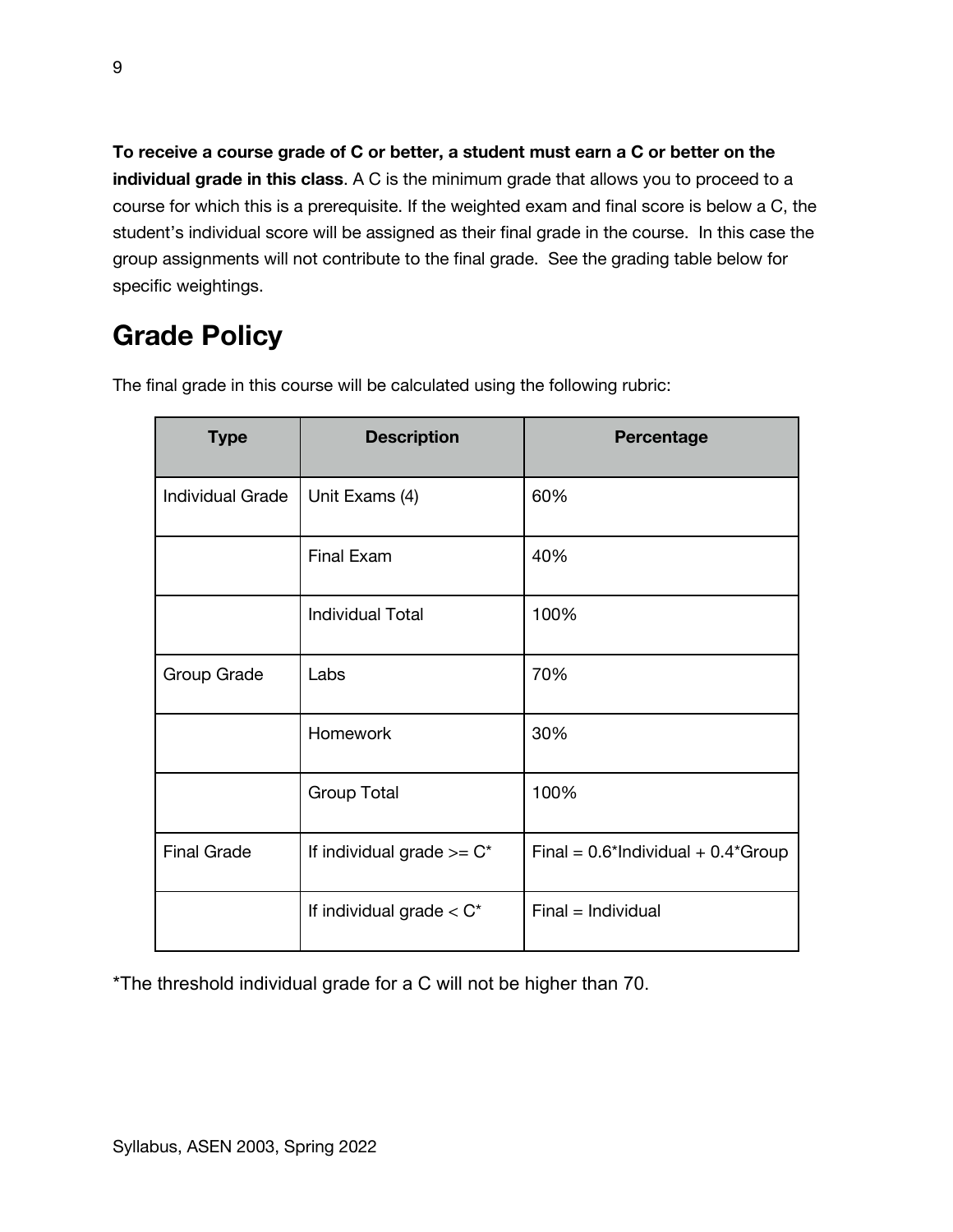#### **Grading Philosophy**

Assignments are graded to an absolute standard designed to indicate your level of competency in the course material. Minor adjustments may be made in the assignment of final grades, but there is a limited amount of "curving" in the course. The final grade indicates your readiness to continue to the next level in the curriculum. The AES faculty have set these standards based on our education, experience, interactions with industry, government laboratories, others in academe, and according to the criteria established by the ABET accreditation board.

The course grade is primarily dependent on individual measures of competency, i.e. exams. The other course assignments are designed to enrich the learning experience, build additional skills, and enhance individual performance, not to substitute for sub-standard individual competency. Accordingly, group assignment grades are only incorporated into the final grade when the individual grade is a C or better. In other words, if your individual average is below a C, the group-based grade fraction will not be averaged into your final grade, which will then be based solely on your individual score. This policy makes it important to use the group assignments to enhance your own learning. If the work in the assignment is split up among group members, be sure that the learning is not also split up, but is shared among the whole group. Homework is included in the group grade because collaboration is encouraged; it does not mean that copying is permitted on homework.

### **Classroom Behavior**

Both students and faculty are responsible for maintaining an appropriate learning environment in all instructional settings, whether in person, remote or online. Those who fail to adhere to such behavioral standards may be subject to discipline. Professional courtesy and sensitivity are especially important with respect to individuals and topics dealing with race, color, national origin, sex, pregnancy, age, disability, creed, religion, sexual orientation, gender identity, gender expression, veteran status, political affiliation or political philosophy. For more information, see the policies on classroom behavior and the Student Conduct & Conflict Resolution policies.

# **Requirements for COVID-19**

As a matter of public health and safety, all members of the CU Boulder community and all visitors to campus must follow university, department and building requirements and all public health orders in place to reduce the risk of spreading infectious disease. Students who fail to adhere to these requirements will be asked to leave class, and students who do not leave class

Syllabus, ASEN 2003, Spring 2022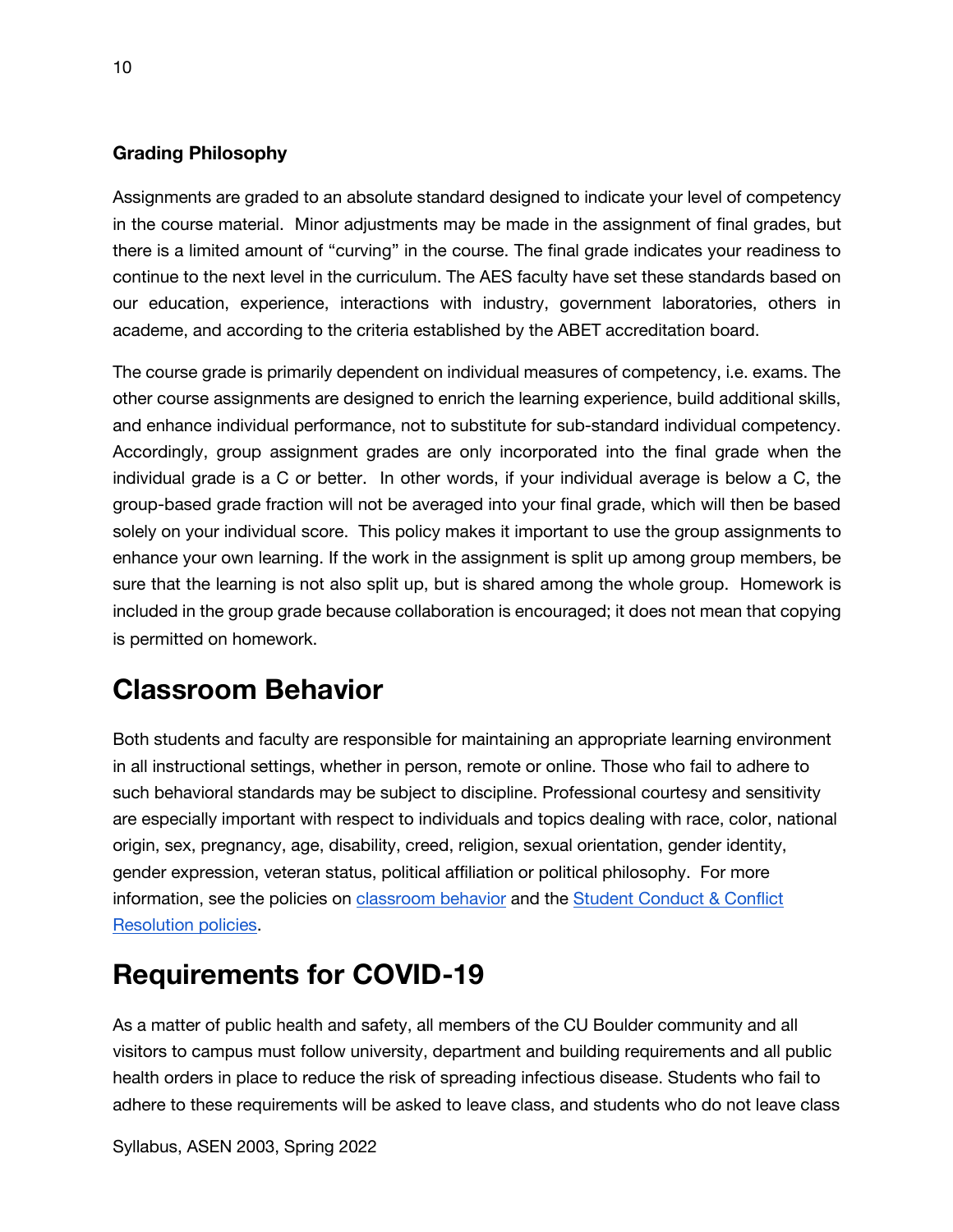when asked or who refuse to comply with these requirements will be referred to Student Conduct and Conflict Resolution. For more information, see the policy on classroom behavior and the Student Code of Conduct. If you require accommodation because a disability prevents you from fulfilling these safety measures, please follow the steps in the "Accommodation for Disabilities" statement on this syllabus.

CU Boulder currently requires masks in classrooms and laboratories regardless of vaccination status. This requirement is a precaution to supplement CU Boulder's COVID-19 vaccine requirement. Exemptions include individuals who cannot medically tolerate a face covering, as well as those who are hearing-impaired or otherwise disabled or who are communicating with someone who is hearing-impaired or otherwise disabled and where the ability to see the mouth is essential to communication. If you qualify for a mask-related accommodation, please follow the steps in the "Accommodation for Disabilities" statement on this syllabus. In addition, vaccinated instructional faculty who are engaged in an indoor instructional activity and are separated by at least 6 feet from the nearest person are exempt from wearing masks if they so choose.

If you feel ill and think you might have COVID-19, if you have tested positive for COVID-19, or if you are unvaccinated or partially vaccinated and have been in close contact with someone who has COVID-19, you should stay home and follow the further guidance of the Public Health Office (contacttracing@colorado.edu). If you are fully vaccinated and have been in close contact with someone who has COVID-19, you do not need to stay home; rather, you should self-monitor for symptoms and follow the further guidance of the Public Health Office (contacttracing@colorado.edu).

### **Accommodation for Disabilities**

If you qualify for accommodations because of a disability, please submit your accommodation letter from Disability Services to your faculty member in a timely manner so that your needs can be addressed. Disability Services determines accommodations based on documented disabilities in the academic environment. Information on requesting accommodations is located on the Disability Services website. Contact Disability Services at 303-492-8671 or dsinfo@colorado.edu for further assistance. If you have a temporary medical condition, see Temporary Medical Conditions on the Disability Services website.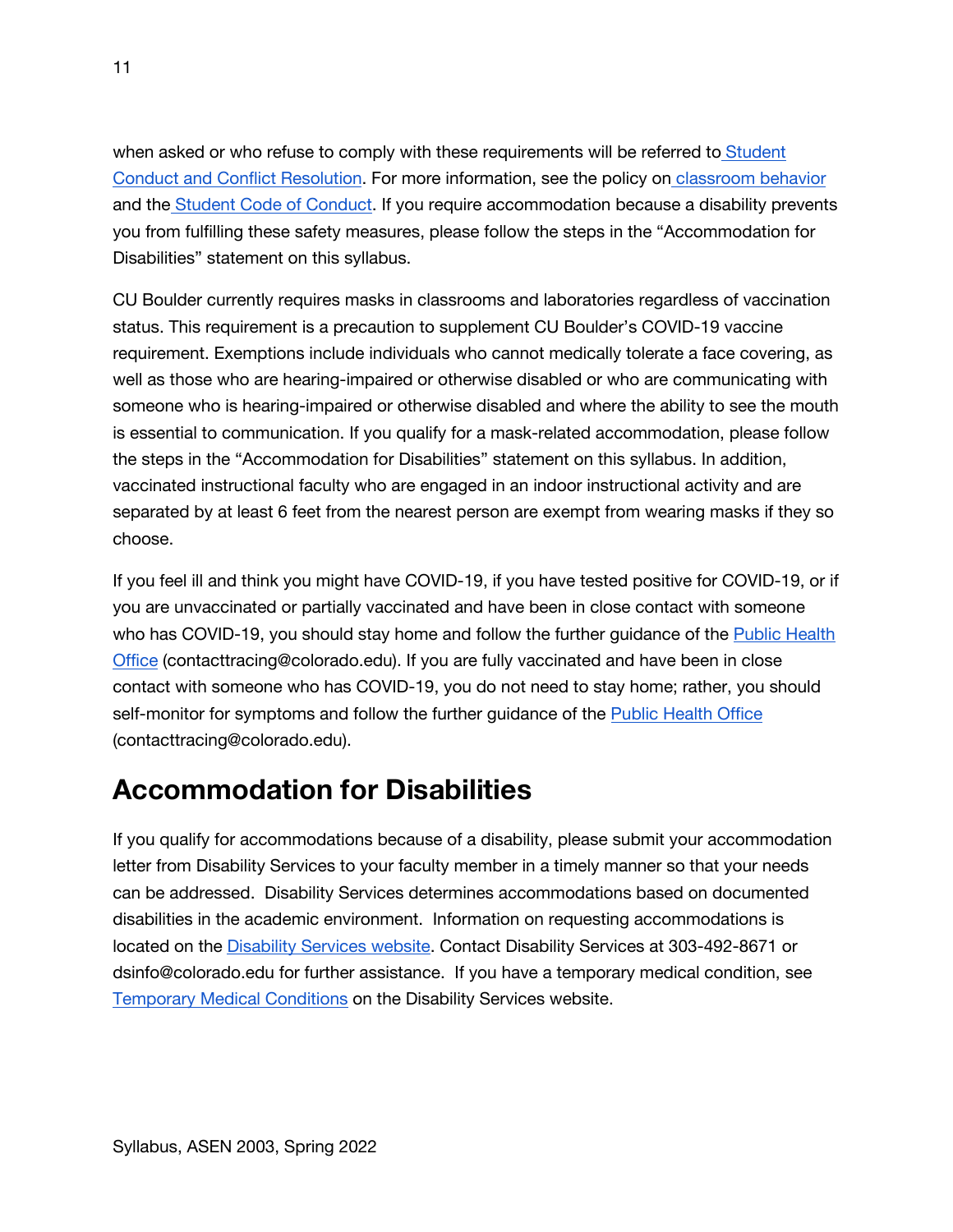### **Preferred Student Names and Pronouns**

CU Boulder recognizes that students' legal information doesn't always align with how they identify. Students may update their preferred names and pronouns via the student portal; those preferred names and pronouns are listed on instructors' class rosters. In the absence of such updates, the name that appears on the class roster is the student's legal name.

# **Honor Code**

All students enrolled in a University of Colorado Boulder course are responsible for knowing and adhering to the Honor Code academic integrity policy. Violations of the Honor Code may include, but are not limited to: plagiarism, cheating, fabrication, lying, bribery, threat, unauthorized access to academic materials, clicker fraud, submitting the same or similar work in more than one course without permission from all course instructors involved, and aiding academic dishonesty. All incidents of academic misconduct will be reported to the Honor Code (honor@colorado.edu; 303-492-5550). Students found responsible for violating the academic integrity policy will be subject to nonacademic sanctions from the Honor Code as well as academic sanctions from the faculty member. Additional information regarding the Honor Code academic integrity policy can be found on the Honor Code website.

# **Sexual Misconduct, Discrimination, Harassment and/or Related Retaliation**

CU Boulder is committed to fostering an inclusive and welcoming learning, working, and living environment. The university will not tolerate acts of sexual misconduct (harassment, exploitation, and assault), intimate partner violence (dating or domestic violence), stalking, or protected-class discrimination or harassment by or against members of our community. Individuals who believe they have been subject to misconduct or retaliatory actions for reporting a concern should contact the Office of Institutional Equity and Compliance (OIEC) at 303-492-2127 or email cureport@colorado.edu. Information about university policies, reporting options, and the support resources can be found on the OIEC website.

Please know that faculty and graduate instructors have a responsibility to inform OIEC when they are made aware of incidents of sexual misconduct, dating and domestic violence, stalking, discrimination, harassment and/or related retaliation, to ensure that individuals impacted receive information about their rights, support resources, and reporting options. To learn more about reporting and support options for a variety of concerns, visit Don't Ignore It.